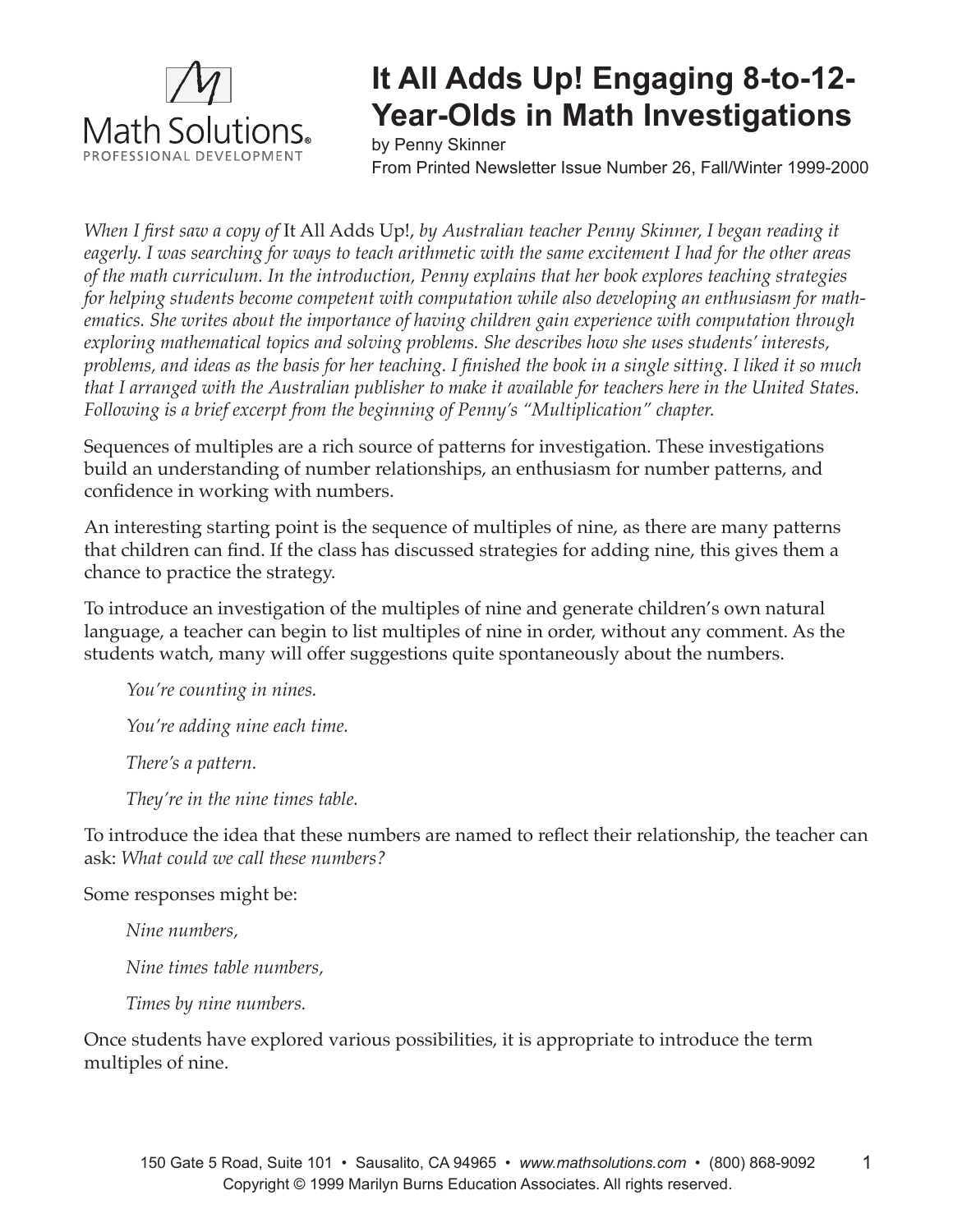The teacher then asks the students how they could go about investigating the multiples of nine. They may suggest listing multiples of nine and looking for patterns. At this stage, their investigations begin. One way to generate a sequence of multiples is to use mental calculation; another is to use the constant function on a calculator.

| Nins                                                                                                                 |
|----------------------------------------------------------------------------------------------------------------------|
| I am counting in nines.                                                                                              |
| 9, 18,27, 36, 45, 54, 63, 72, 81, 90, 108, 117, 126,                                                                 |
| 135, 144, 153, 162, 171, 180, 189, 198, 207, 216                                                                     |
| I am going to make a <i>list</i> ,                                                                                   |
| 189<br>q<br>99                                                                                                       |
| 198<br>108<br>18<br>207                                                                                              |
| 117<br>27<br>216<br>126                                                                                              |
| 36<br>225<br>135<br>45                                                                                               |
| 234<br>144<br>54                                                                                                     |
| 243<br>153<br>63<br>252                                                                                              |
| 162<br>72<br>261                                                                                                     |
| 270<br>171<br>81                                                                                                     |
| 180<br>90                                                                                                            |
| I found lots of pallerns like, the first numbers go                                                                  |
| up 1, 2, 3, 4, 5, 6, 7, 8, 9 then they go 10, 11, 12, 13, and<br>keep going like that. Then the last numbers go down |
|                                                                                                                      |
| 9, 8,7, 6, 5, 4, 3, 2, 1, 0 and they start at 9 again                                                                |
| and go down again. If you look at the numbers going                                                                  |
| across the first row ends in 9 and the next ends in 8<br>and it keeps goin <i>g</i> down till you get to zero        |
| the end Sometimes numbers next to each<br>መነ                                                                         |
| other lum around. I wrote 45 and then $I$                                                                            |
| burned it around to get 54. I wrote 234                                                                              |
| and lumud it around <sup>o</sup> to got<br>243                                                                       |
| $It$ didn't happen in the second row.                                                                                |
|                                                                                                                      |

This student corrected the omission of 99 when writing the multiples in a list.